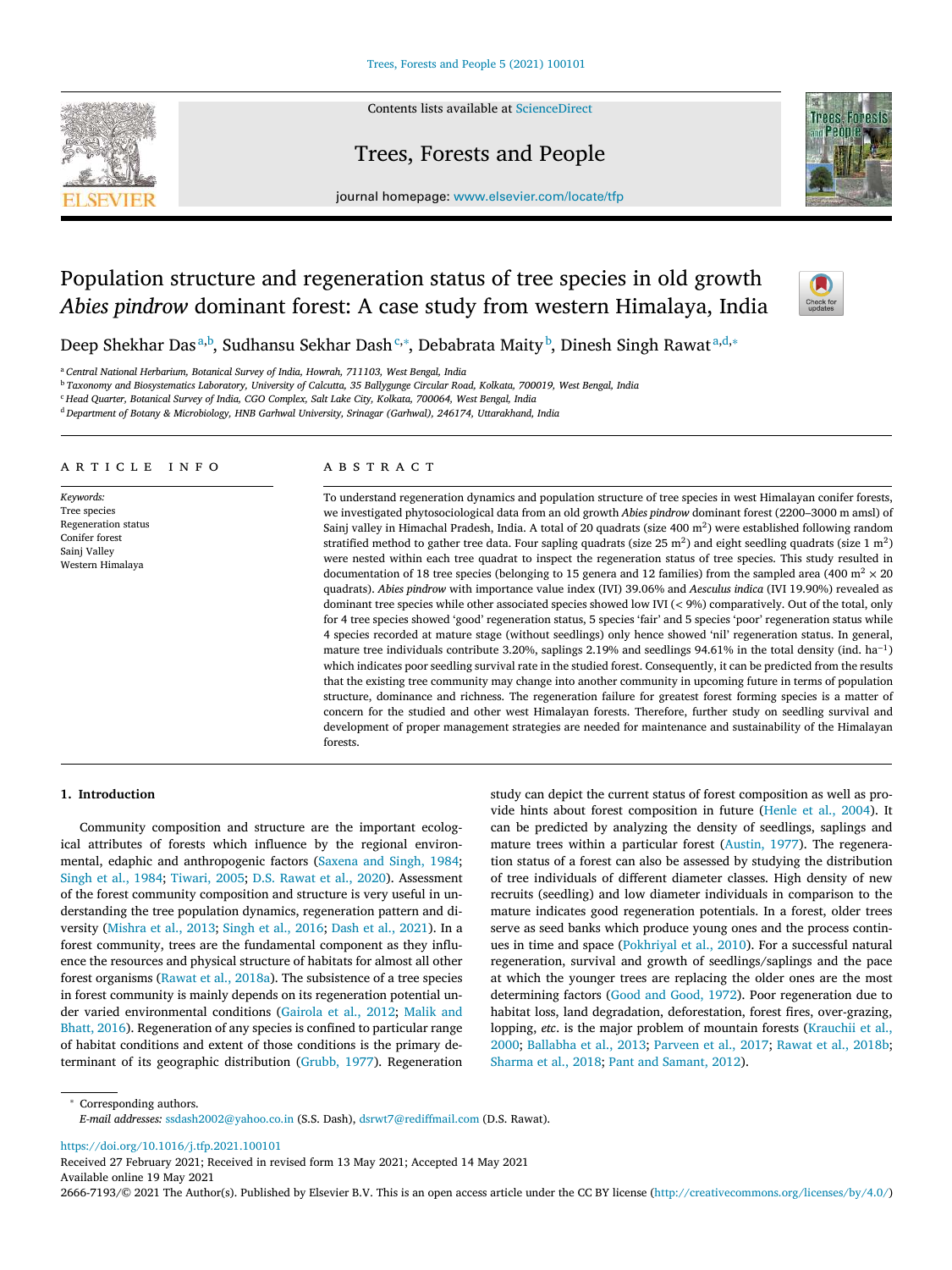

Fig. 1. (a) Maror village near Humkhani forest, Sainj valley, Himachal Pradesh, (b) & (d) Abies pindrow dominant sites and (c) Aesculus indica dominant site.

The evergreen conifer forests are the main forest types found in the high elevation (up to timber line) of the western Himalayan landscape. Conifer tree species tend to grow in extensive pure patch in upper montane belts of this region. However, some broad leaved species (*Acer* spp., *Betula* spp., *Prunus* sp., *Rhododendron* spp., *etc.*) are also found in association with the conifers in these forests. Various changes are appearing in the structure, composition, and regeneration of natural forests of the Indian Himalayan Region (IHR) due to climate change and anthropogenic disturbances. The Himalayan forests are sensitive to pronounced climate change impacts as these are usually governed by lowtemperature conditions (Wester et al., 2019). The ongoing changes in any Himalayan forests can be monitored comparing the current vegetation and climate data with the past trends. Hence, the quantitative study of the Himalayan forests is necessary to assess the role of climate change on future species coexistence, provide a baseline data for the long term monitoring processes and species shift (Sharma et al., 2016; Dash et al., 2021). The quantitative assessment of tree communities is also important for sustainable utilization, management and conservation of species in particular forest community (Rawat et al., 2018a).

Thus, the present study aimed to evaluate the community structure and the regeneration status of tree species in a temperate coniferous forest of Sainj Valley of western Himalaya, India.

# **2. Materials and methods**

#### *2.1. Study area*

The river Sainj originates from the Raktisar glacier (ca. 4200 m amsl) of the Great Himalayan National Park Conservation Area (GHNPCA) and flow in the east-west direction in criss-cross through deep gorges and joins the main stream (Beas river) at Larji (ca. 970 m amsl). The Sainj river valley is characterized by steep mountain slopes, numerous high ridges, deep gorges, precipitous cliffs and rocky crages. The underlying rock is mainly limestone. Quartzite, schist, phyllite, dolomites, shale, slate, gneiss and granites are also found (Singh and Rawat, 2000). The climate of the area can be divided into three distinct seasons *viz*. summer (April to June), rainy (July to September) and winter (October to March). Besides permanent snow covered peaks at higher elevations, snowfall is common in downhill to 1800 m during winter. Sainj valley is endowed with a great diversity of plants due to its unique topography, wide altitude range and relatively undisturbed terrains. The Chir pine forests, temperate broadleaved forests, temperate conifer forests, sub-alpine forests, alpine scrubs and alpine meadows are the typical plant communities from lower elevation to snow clad mountain peaks (D.S. Das et al., 2020). In present study, a typical western Himalayan temperate conifer forest ecosystem namely Humkhani forest, located at the left flank of Sainj river adjacent to the Shakti and Maror villages of the Sainj Wild Life Sanctuary (SWLS) was selected (**Fig. 1**). It extended from 2200 m (Sainj river bank) to 4000 m (tree line) through the ridge top and continues up to ca. 4400 m (alpine zone).

#### *2.2. Methodology*

Field surveys were conducted during the year 2018 to collect the phytosociological data. Twenty sampling plots of  $20 \text{ m} \times 20 \text{ m}$  (0.04 ha) size were laid in random stratified manner across the Humkhani forest. Tree data was recorded at three life stages *viz*. mature trees (circumference  $\geq$  31.5 cm, at 1.37 m above ground level), saplings (circumference = 10.5–31.4 cm) and seedlings (circumference *<* 10.5 cm). Whole plot of 400  $m<sup>2</sup>$  size was considered as tree quadrat. Four quadrats (25  $m<sup>2</sup>$  size) for saplings and eight quadrats (1  $m<sup>2</sup>$  size) for seedlings were nested within each tree quadrat. Number of individuals of each species were counted within respective quadrats and noted on field data sheets (separate sheets for trees, saplings and seedlings). Tree circumference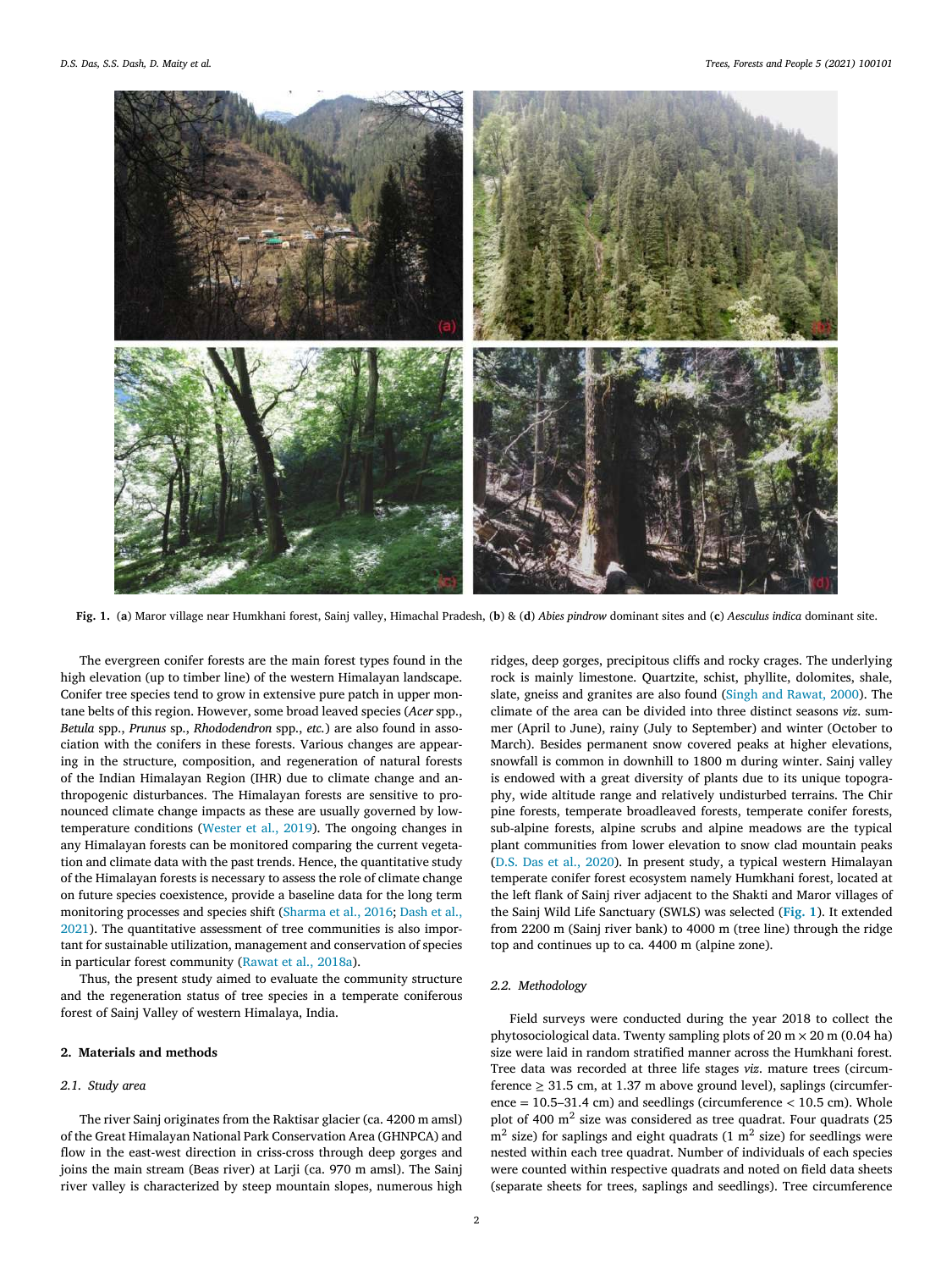#### **Table 1**

| Phytosociological attributes and regeneration status tree species in the Humkhani forest (Sainj Valley, western Himalaya, India). |  |  |
|-----------------------------------------------------------------------------------------------------------------------------------|--|--|
|                                                                                                                                   |  |  |

| Name of species        | Tree<br>Density<br>(ind. ha <sup>-1</sup> ) | <b>B.</b> Cover<br>$(m^2 \text{ ha}^{-1})$ | IVI $(% )$ | Saplings<br>Density<br>(ind. ha <sup>-1</sup> ) | B. Cover<br>$(m^2 \text{ ha}^{-1})$ | IVI $(%)$                | Seedlings<br>Density<br>(ind. ha <sup>-1</sup> ) | <b>B.</b> Cover<br>$(m^2 \text{ ha}^{-1})$ | IVI $(%)$                | Regeneration<br>status |
|------------------------|---------------------------------------------|--------------------------------------------|------------|-------------------------------------------------|-------------------------------------|--------------------------|--------------------------------------------------|--------------------------------------------|--------------------------|------------------------|
| Abies pindrow          | 123.75                                      | 66.07                                      | 39.06      | 40                                              | 0.046                               | 17.27                    | 4000                                             | 0.039                                      | 36.18                    | Fair                   |
| Acer acuminatum        | 22.5                                        | 1.42                                       | 8.88       | 70                                              | 0.093                               | 36.84                    | 2875                                             | 0.038                                      | 27.67                    | Good                   |
| Acer caesium           | 1.25                                        | 0.01                                       | 0.69       | 5                                               | 0.005                               | 2.42                     | Ξ.                                               | -                                          | $\overline{\phantom{0}}$ | Poor                   |
| Acer cappadocicum      | 5                                           | 1.4                                        | 1.47       | 10                                              | 0.011                               | 4.94                     | 250                                              | 0.002                                      | 2.44                     | Good                   |
| Aesculus indica        | 51.25                                       | 28.62                                      | 19.9       | 10                                              | 0.009                               | 4.84                     | 500                                              | 0.081                                      | 17.06                    | Poor                   |
| Betula alnoides        | 2.5                                         | 0.79                                       | 1.03       | -                                               |                                     | $\overline{\phantom{0}}$ | 125                                              | 0.002                                      | 1.43                     | Fair                   |
| Carpinus viminea       | 12.5                                        | 11.2                                       | 6.03       | -                                               |                                     | -                        | $\equiv$                                         |                                            | $\qquad \qquad$          | <b>Nil</b>             |
| Cedrus deodara         | 2.5                                         | 1.29                                       | 1.17       | -                                               |                                     | $\overline{\phantom{0}}$ | 250                                              | 0.008                                      | 2.85                     | Fair                   |
| Cornus macrophylla     | 5                                           | 1.25                                       | 1.44       | 5                                               | 0.004                               | 2.32                     | $\overline{\phantom{0}}$                         | $\overline{\phantom{0}}$                   | $\overline{\phantom{0}}$ | Poor                   |
| Corylus jacquemontii   | 21.25                                       | 2.7                                        | 4.71       | -                                               |                                     | -                        | 125                                              | 0.002                                      | 1.43                     | Fair                   |
| Euonymus tingens       | 1.25                                        | 0.06                                       | 0.7        | -                                               |                                     | $\overline{\phantom{0}}$ | -                                                | -                                          | $\equiv$                 | <b>Nil</b>             |
| Ilex dipyrena          | Ξ.                                          | -                                          | -          | 5                                               | 0.004                               | 2.32                     | $\overline{\phantom{0}}$                         | -                                          | $\equiv$                 | Fair                   |
| Juglans regia          | 2.5                                         | 1.96                                       | 1.9        | -                                               |                                     | -                        | $\overline{\phantom{0}}$                         | -                                          | $\equiv$                 | <b>Nil</b>             |
| Prunus cornuta         | 5                                           | 1.63                                       | 2.08       | 10                                              | 0.013                               | 5.29                     | 250                                              | 0.003                                      | 2.59                     | Good                   |
| Quercus semecarpifolia | 13.75                                       | 2.57                                       | 3.3        | 35                                              | 0.062                               | 16.41                    | 500                                              | 0.025                                      | 8.36                     | Good                   |
| Salix tetrasperma      | 3.75                                        | 0.11                                       | 0.99       | 10                                              | 0.009                               | 4.84                     | Ξ.                                               | -                                          | $\equiv$                 | Poor                   |
| Salix wallichiana      | 2.5                                         | 0.11                                       | 0.85       | -                                               |                                     |                          | $\overline{\phantom{0}}$                         | -                                          | $\equiv$                 | Nil                    |
| Taxus wallichiana      | 25                                          | 3.12                                       | 5.79       | 5                                               | 0.006                               | 2.53                     | $\overline{\phantom{0}}$                         |                                            | $\qquad \qquad$          | Poor                   |
| Total                  | 300.25                                      | 124.34                                     | 100        | 205                                             | 0.264                               | 100                      | 8875                                             | 0.2001                                     | 100                      |                        |

measured with help of graduated tape while circumference of saplings and seedlings were measured using calipers.

The species accumulation curve (SAC) was obtained to determine the pattern of species richness with increasing number of samples and to assess sampling efficiency. Cluster analysis was performed to classify the samples into different tree communities with similar species composition and abundances using PC–ORD, version 4.34 (McCune and Mefford, 1999). The collected data were analyzed for density, basal area and importance value index (IVI). The tree individuals were divided into successive diameter classes i.e. 10–30 cm, 31–50 cm, 51–70 cm, 71–90 cm, and so on. The diversity index (Shannon and Wiener, 1963) and concentration of dominance (Simpson, 1949) also calculated. The regeneration status of tree species was determined on the basis of population size of seedlings and saplings following Khan et al. (1987) and Shankar (2001).

Importance value index  $(\%) = \frac{RF + RD + RBA}{2}$ 3

where;  $RF =$  relative frequency (%),  $RD =$  relative density (%),  $RBA =$  relative basal area  $(\%).$ 

# **3. Results and discussion**

A total of 18 tree species (under 15 genera and 12 families) were recorded from the sampling area of Humkhani forest (20 plots  $\times$  400 m<sup>2</sup> ), Sainj valley, western Himalaya, India (**Table 1**). The resulted tree species richness was found high in comparison to the previous studies from other *Abies pindrow* forests stands of the western Himalaya (Gairola et al., 2011; Rawat et al., 2014; Parveen et al., 2017; D.S. Rawat et al., 2020; Sharma and Samant, 2013). Variations in the phytosociological attributes of the Himalayan forests are mainly caused by the changed environmental conditions. However, difference in size and number of quadrats in different studies also caused variations in reported phytosociological results from different forests. It is well known that the species richness tends to increase with increasing sampling area (quadrat size and cumulative number of quadrats) due to environmental heterogeneity. In terms of number of species, Aceraceae and Betulaceae (3 species each) revealed as dominant families while *Acer* (3 species) as dominant genus. The study area is part of the Great Himalayan National Park (GHNP). The GHNP is rich in plant diversity (more than 945 taxa) with Asteraceae, Poaceae, Ranunculaceae, Rosaceae, Lamiaceae and Fabaceae as dominant families while *Potentilla, Carex, Saussurea, Saxifraga, Primula, Nepeta, Silene* and *Thalictrum* as dominant genera (Singh and Rawat, 2000; Das et al., 2017, 2018, 2019; D.S. 2020).



**Fig. 2.** Species accumulation curve (SAC) of tree species in study area.

The species accumulation curve (SAC) predicts higher species richness than the observed species richness in the study area (**Fig. 2**). The SAC appeared flatten between 5th and 10th plots and from 17th to 20th plots. The first 10 plots were established along the left flank (horizontal trail) of the Sainj river with nearly similar elevation (2200–2500 m) while other plots (plot 11th to 20th) laid from river bank at lower elevation to timber line (uphill) with remarkable difference in elevation (2500–3000 m) of each plot. Hence, the curve appeared flattened after 6–7 plots in forest stands with similar species compositions. It can be inferred from this pattern of species area curve that the some species well flourishes in lower elevation on riverside or deep shady gorge habitats while other in higher elevation towards timber line. Elevation is an important gradient that drives abiotic factors (including water, temperature, soil properties) and known to affect the spatial patterns of species diversity (Körner, 2000). Elevation gradient play a significant role in the distribution woody species in western Himalaya, India (Gairola et al., 2011; Rawal et al., 2018; Bhat et al., 2020; D.S. Das et al., 2020; Rawat et al., 2021; Thakur et al., 2021).

The cluster analysis identified two distinct tree communities (clusters) with similar species composition in the study area denoted as C1 and C2 in **Fig. 3**. C1 represented by the plots with high abundance of *Aesculus indica* whereas C2 by the *Abies pindrow* dominant plots. It is well known that the conifers (e.g. *Abies pindrow*) tend to grow in pure stands at higher elevation while in mixed with many broad leaved species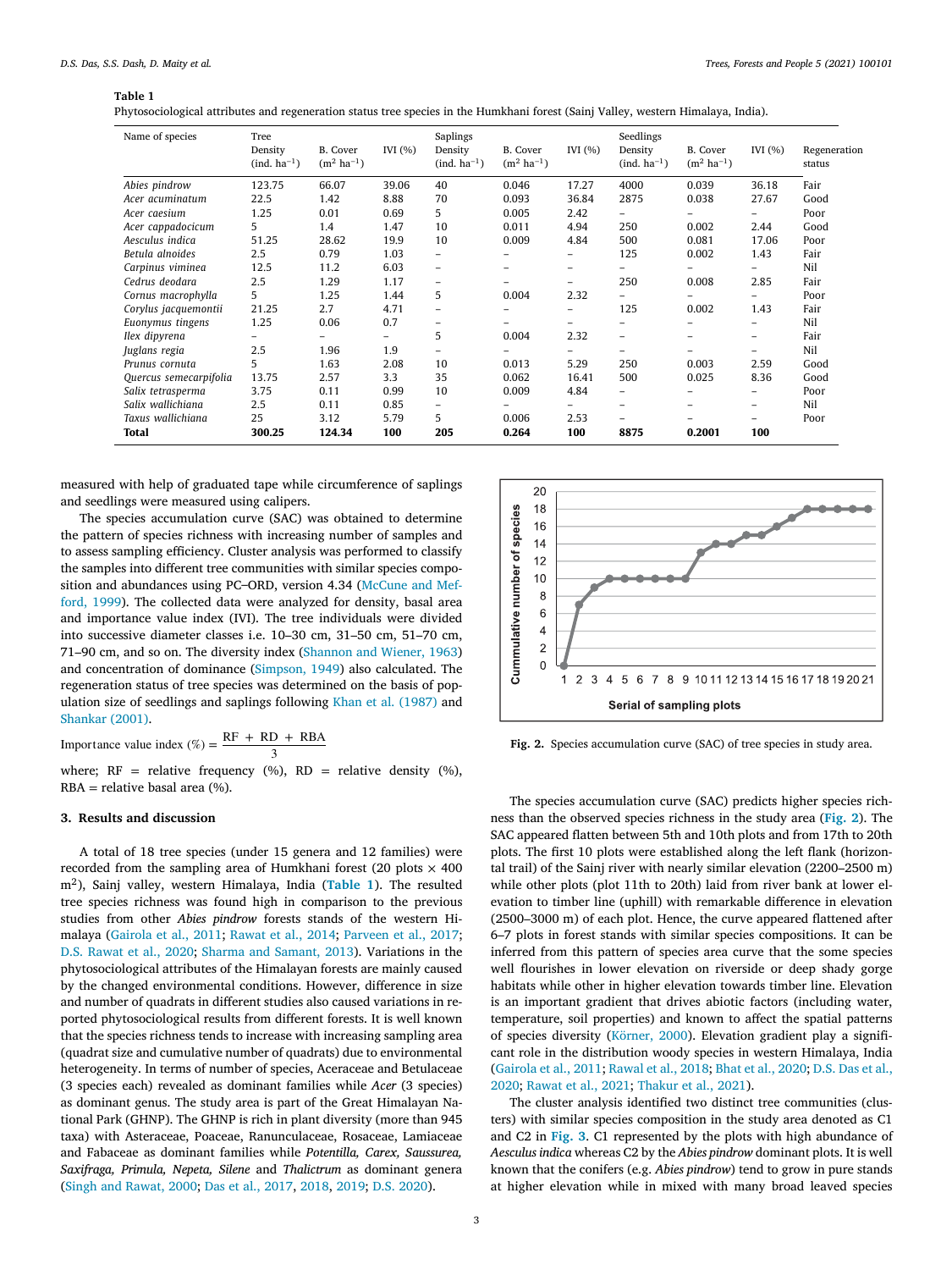



**Fig. 3.** Cluster analysis based on species matrix (distribution 18 species into 20 plots).

**Fig. 4.** Population structure of tree species in Humkhani forest (Sainj Valley, western Himalaya, India) (**a**) all species together, (**b**) *Aesculus indica*, (**c**) *Abies pindrow*, and (**d**) *Juglans regia* (D1 = 10–30 cm, D2 = 31–50 cm,  $D3 = 51 - 70$  cm,  $D4 = 71 - 90$  cm,  $D5 = 91 - 110$  cm, D6 = 111–130 cm, D7 *>* 110 cm).

downhill in western Himalaya (D.S. Das et al., 2020; D.S. Rawat et al., 2020). *Quercus semecarpifolia* and *Acer caesium* also revealed as distinct but smaller clusters in the area.

The density of trees, saplings and seedlings were 301.25 ind.  $ha^{-1}$ , 205 ind. ha<sup>-1</sup> and 8875 ind. ha<sup>-1</sup> respectively. The basal area (BA) were 124.34 m<sup>2</sup> ha<sup>-1</sup>, 0.26 m<sup>2</sup> ha<sup>-1</sup> and 0.20 m<sup>2</sup> ha<sup>-1</sup> for tree, sapling and seedling layers respectively (**Table 1**). The lower tree density and higher tree basal area in studied forest indicated the tree community with large sized (girth) tree individuals (**Fig. 3**). The stem basal area shows significant negative correlation with tree species density (Carpenter, 2005; Rawat et al., 2018a). The resulted tree density was low and basal area was high in comparison to the reported values from other western Himalayan *Abies pindrow* dominant forest stands (Gairola et al., 2011; Rawat et al., 2014; Parveen et al., 2017; D.S. Rawat et al., 2020; Sharma and Samant, 2013).

Among the mature tree individuals, the highest density was observed for *Abies pindrow* (123.75 ind. ha−<sup>1</sup> ) followed by *Aesculus indica* (51.25 ind. ha−<sup>1</sup> ) and *Taxus wallichiana* (25.01 ind. ha−<sup>1</sup> ) while lowest density was recorded for *Acer caesium* (1.25 ind. ha<sup>-1</sup>). The density ranged between 5 ind. ha<sup>-1</sup> and 70 ind. ha<sup>-1</sup> among the sapling species whereas it varied from 125 to 392 ind. ha−<sup>1</sup> among seedling species (**Table 1**). Basal area varied from 0.01 m<sup>2</sup> ha−<sup>1</sup> (*Acer caesium*) to 66.07 m<sup>2</sup> ha−<sup>1</sup>

(*Abies pindrow*) among the tree species. *Abies pindrow* with IVI 39.06% revealed as the dominant tree species in the study area followed by *Aesculus indica* (IVI 19.90%) and *Acer acuminatum* (IVI 8.88%).

Distribution of tree individuals into diameter classes (DBH classes) is shown in **Fig. 4**. Higher densities of the trees in medium to lower girth classes suggests the forests are still in evolving stage (Campbell et al., 1992). Majority of the studies from other Himalayan forests reported reverse J shaped pattern for tree density-diameter distributions (Rawat et al., 2018a; D.S. 2020; Dash et al., 2021). The first two DBH classes *viz*. 10–30 cm and 31–50 cm, represented only 37% of total tree density while 21% individuals by DBH classes  $\geq 110$  cm, such pattern is rarely seen in other Himalayan forests. From this observation, it can be inferred that this forest is very old and facing regeneration failure. According to Kennedy and Swaine (1992), if a species represented by more individuals in higher DBH classes than the lower in any forest may be considered on the threshold of extinction from that particular forest. Among the dominant tree species, *Aesculus indica* and *Abies pindrow* showed more relative density in higher DBH classes. Individuals of *Juglans regia* is represent by above 70 cm DBH classes in the area.

If the population structure is characterized by the presence number of seedlings *>* saplings *>* mature trees depicts 'good' regeneration status; seedlings *>* saplings *<* mature trees indicates 'fair' regeneration status;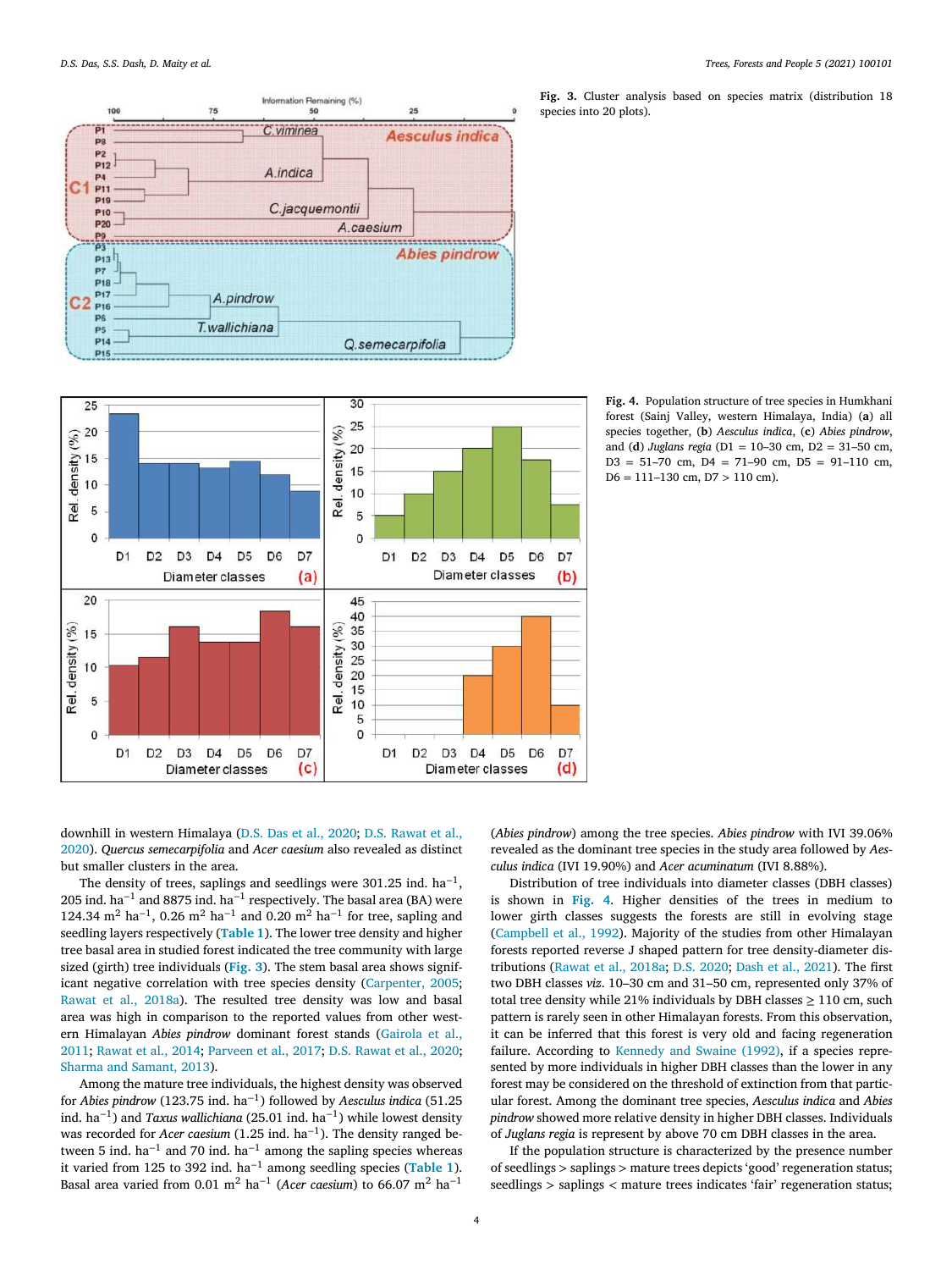seedlings *<* saplings *<* mature trees indicates 'poor' regeneration; while complete absence of seedlings and saplings indicates 'nil' regeneration (Saxena and Singh, 1984; Rawat et al., 2018b; Dash et al., 2021). Out of the total (18 species), the 'good' regeneration status was observed only for 4 species, 'fair' for 5 species, 'poor' 5 for species while none of the seedlings recorded for 4 species (**Table 1**). *Abies pindrow* and *Aesculus indica* revealed as the dominant species within the study area. The regeneration status of dominant species *viz. Abies pindrow* (fair), *Aesculus indica* (poor), *Carpinus viminea* (not), *Taxus wallichiana* (poor) in the study area indicating the regeneration failure of the forest. None of the seedlings were recorded for 8 species in present study is a matter of serious concern (**Table 1**). The overall regeneration status of the forest is 'fair' as the density of seedlings *>* saplings *<* trees. The failure of regeneration of *Abies pindrow* and *Aesculus indica*, in the western Himalayan landscape is a matter of deep concern. Besides natural causes, the anthropogenic disturbances also affect the regeneration of tree species. In the study area and other parts of the IHR, the young straight trunks of tree species such as *Abies pindrow, Alnus nepalensis* and *Pinus* spp. are extracted for timber purpose (to construct houses and agricultural tools). On other hand, local inhabitants collect seed of *Aesculus indica* from nearby forests and sell it to local vendors. Other factors like forest fire, grazing and lopping also impede natural regeneration of tree species in the west Himalayan forests (Ballabha et al., 2013; Malik and Bhatt, 2016; Parveen et al., 2017).

#### **4. Conclusion**

For a successful natural regeneration, survival and growth of seedlings/saplings and the pace at which the younger trees are replacing the older ones are the most determining factors (Good and Good, 1972). The current trend of regeneration is an indicative of changes in the structure and composition of species in such forests in future. Further work, on the seedling survival through long term monitoring is suggest to know the causes and consequences of such regeneration failure of greatest forest forming species in western Himalaya. Also, a systematic management plan and conservation strategies are needed to be developed for maintenance and sustainability of such Himalayan forest.

#### **Declaration of Competing Interest**

The authors declare no competing interests.

## **Acknowledgements**

The authors are thankful to the Director, Botanical Survey of India (BSI), Kolkata, India for providing support and facilities. We sincerely express our gratitude to Dr. P. Singh (ex-Director, BSI) and Late Dr. B.K. Sinha (ex Additional Director, BSI) for their continuous encouragements during our research work. We thank the Forest Department of Himachal Pradesh for granting permission to conduct field survey in Great Himalayan National Park (GHNP) and to the supportive forest staffs and officials for their cooperation during field study. The Ministry of Environment, Forest and Climate Change (MoEF & CC), Government of India, New Delhi has provided financial support to this study (Project NMHS/2015–16/LG-05).

# **Funding**

MoEF & CC, Govt. of India, New Delhi (Project NMHS/2015-16/LG-05).

#### **References**

- Austin, M.P., 1977. Use of ordination and other multivariate descriptive methods to study succession. Vegetatio 35 (3), 165–175. doi:10.1007/BF02097067.
- Ballabha, R., Tiwari, J.K., Tiwari, P., 2013. Regeneration of tree species in the sub-tropical forest of Alaknanda valley, Garhwal Himalaya. India. For. Sci. Practice 15 (2), 89–97. doi:10.1007/s11632-013-0205-y.
- Bhat, J.A., Kumar, M., Pala, N.A., Shah, S., Dayal, S., Gunathilake, C., Negi, A.K., 2020. Influence of altitude on the distribution pattern of flora in a protected area of Western Himalaya. Acta Ecol. Sin. 40 (1), 30–43. doi:10.1016/j.chnaes.2018.10.006.
- Campbell, D.G., Stone, J.L., Rosas Jr., A., 1992. A comparison of the phytosociology and dynamics of three floodplain (Várzea) forests of known ages, Rio Juruá, western Brazilian Amazon. Bot. J. Linn. Soc. 108 (3), 213–237. doi:10.1111/j.1095-8339.1992.tb00240.x.
- Carpenter, C., 2005. The environmental control of plant species density on a Himalayan elevation gradient. J. Biogeogr. 32 (6), 999–1018. doi:10.1111/j.1365-2699.2005.01249.x.
- Das, D.S., Rawat, D.S., Maity, D., Dash, S.S., Sinha, B.K., 2020. Species richness patterns of different life-forms along altitudinal gradients in the Great Himalayan National Park, Western Himalaya, India. Taiwania 65 (2), 154–162. doi:10.6165/tai.2020.65.154.
- Das, D.S., Rawat, D.S., Shrivastava, N., Ambrish, K., Sinha, B.K., Singh, P., Dash, S.S., 2017. A contribution to the flora of Great Himalayan National Park, Himachal Pradesh, India. Nelumbo 59(1), 33–43. http://dx.doi.org/ 10.20324/nelumbo%2fv59%2f2017%2f115984
- Das, D.S., Rawat, D.S., Sinha, B.K., Dash, S.S., Maity, D., 2019. *Sabia campanulata* Wall. subsp. *ritchieae* (Rehder & E.H. Wilson) Y.F. Wu (Sabiaceae): an Addition to the Flora of India. Natl. Acad. Sci. Lett. 42 (6), 531–533. doi:10.1007/s40009-019-00791-4.
- Das, D.S., Rawat, D.S., Sinha, B.K., Singh, P., Maity, D., Dash, S.S., 2018. Contribution to the Flora of Great Himalayan National Park, Himachal Pradesh, Western Himalaya-II. In: Nelumbo, 60, pp. 26–37. doi:10.20324/nelumbo2fv602f20182f130525.
- Dash, S.S., Panday, S., Rawat, D.S., Kumar, V., Lahiri, S., Sinha, B.K., Singh, P., 2021. Quantitative assessment of vegetation layers in tropical evergreen forests of Arunachal Pradesh, Eastern Himalaya, India. Curr. Sci. 120 (5), 850–858. doi:10.18520/cs/v120/i5/850-858.
- Gairola, S., Sharma, C.M., Ghildiyal, S.K., Suyal, S., 2011. Tree species composition and diversity along an altitudinal gradient in moist tropical montane valley slopes of the Garhwal Himalaya. India. Forest Sci. Technol. 7 (3), 91–102. doi:10.1080/21580103.2011.597109.
- Gairola, S., Sharma, C.M., Ghildiyal, S.K., Suyal, S., 2012. Regeneration dynamics of dominant tree species along an altitudinal gradient in moist temperate valley slopes of the Garhwal Himalaya. J. For. Res. 23 (1), 53–63. doi:10.1007/s11676-012-0233-9.
- Good, N.F., Good, R.E., 1972. Population dynamics of tree seedlings and saplings in a mature eastern hardwood forest. Bull. Torrey Bot. Club. 99, 172–178.
- Grubb, P.J., 1977. The maintenance of species-richness in plant communities: the importance of the regeneration niche. Biol. Rev. 52 (1), 107–145.
- Henle, K., Lindenmayer, D.B., Margules, C.R., Saunders, D.A., Wissel, C., 2004. Species survival in fragmented landscapes: where are we now? Biodivers. Conserv. 13 (1), 1–8. doi:10.1023/b:bioc.0000004311.04226.29.
- Kennedy, D.N., Swaine, M.D., 1992. Germination and growth of colonizing species in artificial gaps of different sizes in Dipterocarp rain forest. Philos. Trans. R. Soc. Lond. B Biol. Sci. 335 (1275), 357–367. doi:10.1098/rstb.1992.0027.
- Khan, M.L., Rai, J.P.N., Tripathi, R.S., 1987. Population structure of some tree species in disturbed and protected subtropical forests of north-east India. Acta Oceol 8 (3), 247–255.
- Körner, C., 2000. Why are there global gradients in species richness? Mountains might hold the answer. Trends Ecol. Evol. 15, 513–514. doi:10.1016/s0169-5347(00)02004-8.
- Kräuchi, N., Brang, P., Schönenberger, W., 2000. Forests of mountainous regions: gaps in knowledge and research needs. For. Ecol. Manag. 132 (1), 73–82. doi:10.1016/S0378-1127(00)00382-0.
- Malik, Z.A., Bhatt, A.B., 2016. Regeneration status of tree species and survival of their seedlings in Kedarnath wildlife sanctuary and its adjoining areas in Western Himalaya. India. Trop. Ecol. 57 (4), 677–690.
- McCune, B., Mefford, M.J., 1999. PC-ORD. Multivariate Analysis of Ecological Data. Version 4.34. MjM Software, Gleneden Beach, Oregon.
- Mishra, A.K., Behera, S.K., Singh, K., Chaudhary, L.B., Mishra, R.M., Singh, B., 2013. Influence of abiotic factors on community structure of understory vegetation in moist deciduous forests of north India. For. Sci. Practice 15 (4), 261–273.
- Pant, S., Samant, S.S., 2012. Diversity and regeneration status of tree species in Khokhan wildlife sanctuary, north-western Himalaya. Trop. Ecol. 53 (3), 317–331.
- Parveen, M., Tiwari, P., Rawat, D.S., Tiwari, J.K., 2017. Tree species richness and regeneration pattern along the anthropogenic disturbance gradients in montane forests of Garhwal Himalaya. India. Plant Arch. 17 (2), 1247–1254.
- Pokhriyal, P., Uniyal, P., Chauhan, D.S., Todaria, N.P., 2010. Regeneration status of tree species in forest of Phakot and Pathri Rao watersheds in Garhwal Himalaya. Curr. Sci. 25, 171–175.
- Rawal, R.S., Rawal, R., Rawat, B., Negi, V.S., Pathak, R., 2018. Plant species diversity and rarity patterns along altitude range covering treeline ecotone in Uttarakhand: conservation implications. Trop. Ecol. 59 (2), 225–239.
- Rawat, B., Gairola, S., Sekar, K.C., Rawal, R.S., 2014. Community structure, regeneration potential and future dynamics of natural forest site in part of Nanda Devi Biosphere Reserve, Uttarakhand, India. African J. Plant Sci. 8 (7), 380–391.
- Rawat, D.S., Dash, S.S., Sinha, B.K., Kumar, V., Banerjee, A., Singh, P., 2018a. Community structure and regeneration status of tree species in Eastern Himalaya: a case study from Neora Valley National Park, West Bengal, India. Taiwania 63 (1), 16–24. doi:10.6165/tai.2018.63.16.
- Rawat, D.S., Tiwari, J.K., Tiwari, P., Nautiyal, M., Praveen, M., Singh, N., 2018b. Tree species richness, dominance and regeneration status in western Ramganga Valley, Uttarakhand Himalaya. India. Indian For. 144 (7), 595–603.
- Rawat, D.S., Tiwari, P., Das, S.K., Tiwari, J.K., 2020. Tree species composition and diversity in montane forests of Garhwal Himalaya in relation to environmental and soil properties. J. Mt. Sci. 17 (12), 3097–3111. doi:10.1007/s11629-019-5761-8.
- Rawat, D.S., Bagri, A.S., Parveen, M., Nautiyal, M., Tiwari, P., Tiwari, J.K., 2021. Pattern of species richness and floristic spectrum along the elevation gradient: a case study from western Himalaya, India. Acta Ecol. Sin. (*In press*) doi:10.1016/j.chnaes.2021.03.012.